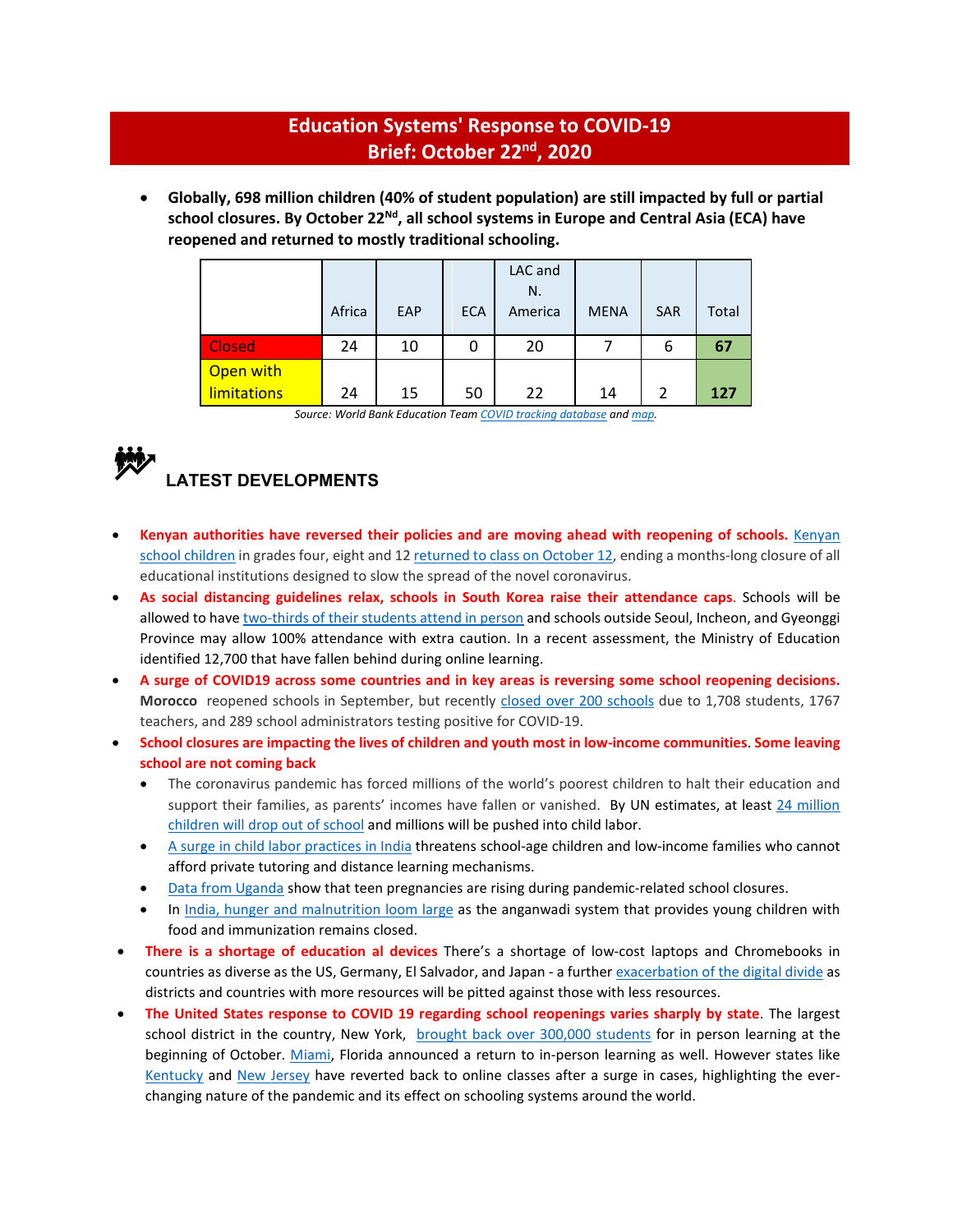- **Only 7 out of 24 countries in the Central and West African regions are ready for in-person schooling**. According to UNICEF, [Benin, Burkina Faso, Cabo Verde, Chad, The Republic of Congo, Equatorial Guinea, and](https://reliefweb.int/report/world/only-1-3-countries-ready-receive-children-safely-schools-west-and-central-africa)  [Sierra Leone](https://reliefweb.int/report/world/only-1-3-countries-ready-receive-children-safely-schools-west-and-central-africa) are the only countries that have adequate measures in place that will allow for the safe reopening of schools. The lack of access to soap and water for handwashing is a prevalent issue in the region. For example, only 12% of schools in Guinea-Bissau have access to soap and water, 15% in Niger, and 22% in Senegal. In some countries that have already reopened, classes are also often overcrowded, leaving little space for social distancing, and there are not enough trained teachers to support children's education.
- **New Zealand will invest \$9M for teacher support and an online hub to provide peer to peer advice.** The government will allocate this amount over three years to address [educators well-being](https://www.education.govt.nz/news/9m-to-support-educator-wellbeing-during-covid-19/) in response to the mental and emotional stress that the pandemic has caused.
- **Estonia will increase funding for education technology, teacher support, and teacher pay**. A one-off startingup incentive (€12,783 per person paid at one) for teachers and support specialists entering the profession for the first time is part of [a set of measures](https://news.err.ee/1140937/government-endorses-2021-state-budget-pensions-r-d-funding-to-increase) to improve the teaching career.

# **RESEARCH AND LATEST FINDINGS**

- The Centers for Disease Control and Prevention released an update on the COVID 19 monitoring report showing trends among school aged children. Of the 277,285 COVID 19 cases reported in children, incidence among adolescents aged 12-17 years was approximately twice that in children aged 5-11 years.
- Brookings published a report on the emergence of stronger education practices after COVID-19 and th[e positive](https://www.brookings.edu/research/beyond-reopening-schools-how-education-can-emerge-stronger-than-before-covid-19/)  [effects it can have on education.](https://www.brookings.edu/research/beyond-reopening-schools-how-education-can-emerge-stronger-than-before-covid-19/) The report aims to start a dialogue about what can be achieved in the medium to long term if leaders around the world took seriously, the public's demand for safe, quality schools.
- Johns Hopkins has published an interview detailing th[e effects of COVID 19 on children's](https://www.jhsph.edu/covid-19/articles/coping-with-covid-19s-evolving-mental-health-toll.html) mental health and tips on how to work through it. In a [recent survey](https://www.cdc.gov/mmwr/volumes/69/wr/mm6932a1.htm) published by the CDC, 75% of 18- to 21-year-olds reported at least one mental or behavioral health symptom.
- An article in [the New England Journal of Medicine](https://www.nejm.org/doi/full/10.1056/NEJMms2024920) discusses that primary schools should be recognized as essential services — and school personnel as essential workers — and that school reopening plans should be developed and financed accordingly.



## *Reports and Surveys*

- [Supplement to framework for reopening schools: Emerging lessons from country experiences in managing the](http://documents1.worldbank.org/curated/en/281371600700872821/Supplement-to-Framework-for-Reopening-Schools-Emerging-Lessons-from-Country-Experiences-in-Managing-the-Process-of-Reopening-Schools.pdf)  process of school reopening [developed by the World Bank, UNESCO, UNICEF, WFP, and UNHCR.](http://documents1.worldbank.org/curated/en/281371600700872821/Supplement-to-Framework-for-Reopening-Schools-Emerging-Lessons-from-Country-Experiences-in-Managing-the-Process-of-Reopening-Schools.pdf)
- The World Bank's EdTech publications, such as guidance notes, knowledge packs on remote learning, radio, TV, mobiles, and ecosystems, can be foun[d here.](https://www.worldbank.org/en/topic/edutech/brief/education-and-technology-publications) Additionally, the World Bank - in partnership wit[h Harvard Global](https://globaled.gse.harvard.edu/education-and-covid-19-pandemic)  [Education Innovation Initiative,](https://globaled.gse.harvard.edu/education-and-covid-19-pandemic) [HundrED,](https://hundred.org/en/collections/quality-education-for-all-during-coronavirus) and the [OECD Directorate for Education and Skills](https://oecdedutoday.com/coronavirus/#Framework) - has produced over 30 [continuity stories](https://www.worldbank.org/en/topic/edutech/brief/lessons-for-education-during-covid-19-crisis-continuity-stories) and [a series of webinars](https://www.worldbank.org/en/topic/edutech/brief/lessons-for-education-during-covid-19-crisis-webinars) presenting notes of how countries are supporting learning through high- and low-tech solutions during the COVID-19 pandemic.
- [An international review of plans for school reopening](https://edtechhub.org/an-international-review-of-plans-for-school-reopening/) prepared for the World Bank and UKAID's funded EdTech Hub.
- [International Survey about the return to In-Person classes](https://worldbankgroup.sharepoint.com/:p:/r/sites/Education/MCSD/_layouts/15/Doc.aspx?sourcedoc=%7B1E4259E2-3C23-4D08-996F-9FB9638370E5%7D&file=International%20Survey%20about%20the%20Return%20To%20In-Person%20Classes.pptx&action=edit&mobileredirect=true&cid=fc15f731-1218-4f18-a592-c3c80c325faa) prepared by *Vozes da Educacao* and translated by the World Bank Brazili Team.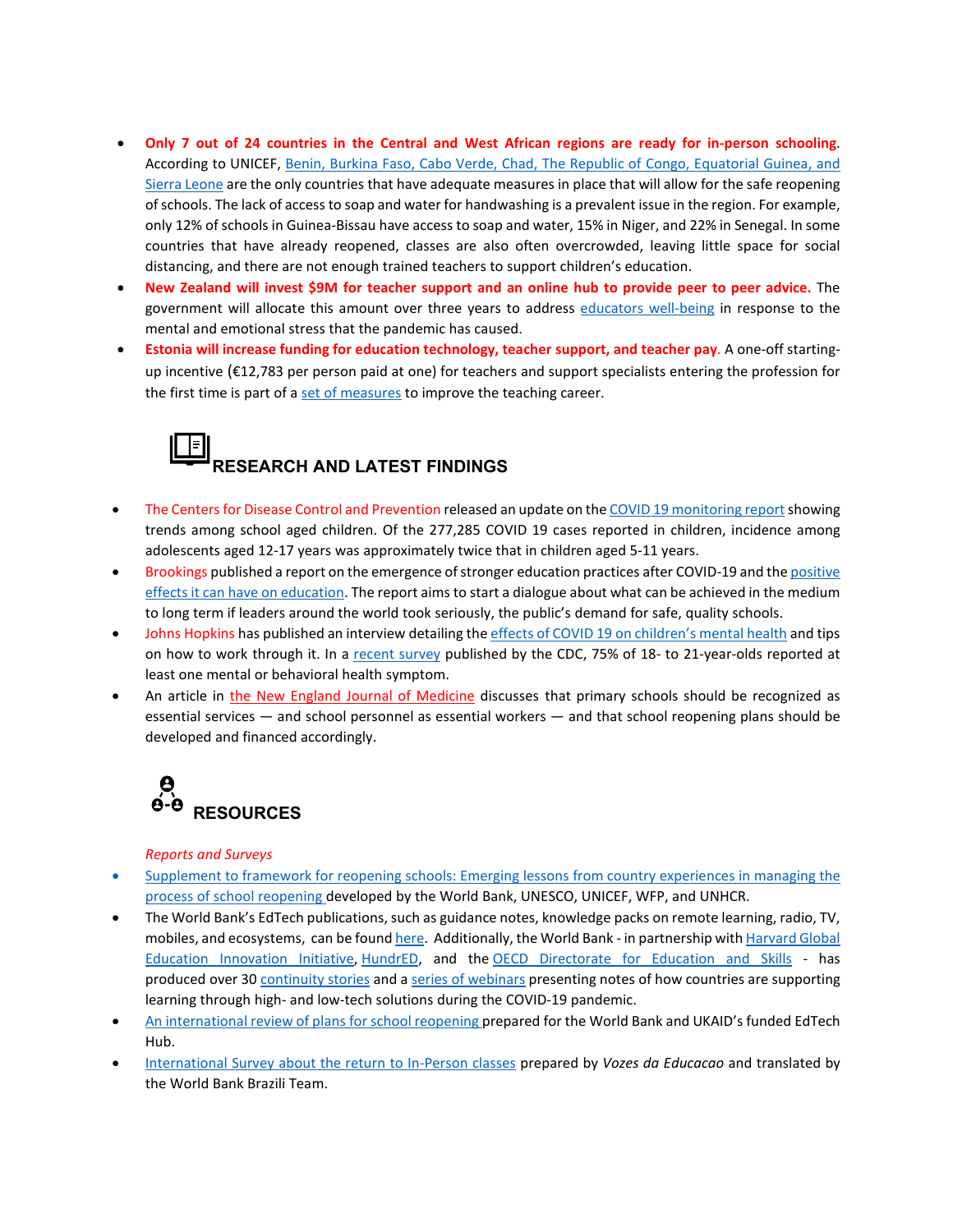• [COVID-19 Contingency: From Synchronous Remote Teaching to Asynchronous Distance-Learning](https://ingles.ceibal.edu.uy/storage/app/uploads/public/5f8/753/100/5f87531002d4d948088567.pdf) a report by Plan Ceibal .

# *World Bank Blogs, Events, and Other Resources*

- To rebuild our education systems, we must focus first on leadership [\(English\)](https://blogs.worldbank.org/education/rebuild-our-education-systems-we-must-focus-first-leadership)
- Smart Investments in Education and Health are key to resilient recovery in Eastern Europe and Central Asia [\(English/](https://blogs.worldbank.org/voices/smart-investments-health-education-key-resilient-recovery-emerging-europe-central-asia)[Russian\)](https://blogs.worldbank.org/ru/voices/smart-investments-health-education-key-resilient-recovery-emerging-europe-central-asia)
- The costs of COVID-19 in education in Latin America; Acting now to protect the future of our children [\(English\)](https://blogs.worldbank.org/education/costs-covid-19-education-latin-america-acting-now-protect-future-our-children)
- On World Teacher's Day a recognition of hard work during challenging times [\(English/](https://blogs.worldbank.org/education/world-teachers-day-recognition-hard-work-during-challenging-times) [Spanish\)](https://blogs.worldbank.org/es/education/en-el-dia-mundial-de-los-docentes-un-reconocimiento-su-arduo-trabajo-en-tiempos-dificiles)
- Learning for all: beyond an average score [\(English\)](https://blogs.worldbank.org/education/learning-all-beyond-average-score)
- Accelerating Foundational Literacy and Numeracy Through Focus, Measurement, Support and Accountability [\(English\)](https://blogs.worldbank.org/education/accelerating-foundational-literacy-and-numeracy-through-focus-measurement-support-and)
- Investing in girls education in the time of COVID 19 [\(English\)](https://blogs.worldbank.org/opendata/investing-girls-education-time-covid-19)
- How much does your remote learning intervention cost? [\(English\)](https://blogs.worldbank.org/impactevaluations/how-much-does-your-remote-learning-intervention-cost)
- World Bank EduTech Podcas[t Learning through Play: a Conversation with the LEGO Foundation](https://podcasts.apple.com/us/podcast/learning-through-play-conversation-lego-foundation/id1523333192?i=1000494888341)
- Webinar: Responding to COVID-19 and Looking Beyond: Lessons from Turkey's Education Emergency Response and Digital Education Reforms for a New Way of Teaching and Learning. (Watch the [recording,](https://www.facebook.com/watch/live/?v=1037554286758397&ref=watch_permalink) [access](https://www.worldbank.org/en/events/2020/09/24/responding-to-covid-19-looking-beyond-lessons-from-turkeys-education-emergency-response-digital-education-reforms-for-new-way-of-teaching-learning#2)  [background materials\)](https://www.worldbank.org/en/events/2020/09/24/responding-to-covid-19-looking-beyond-lessons-from-turkeys-education-emergency-response-digital-education-reforms-for-new-way-of-teaching-learning#2)
- Keep up-to-date with additional resources on school re-openings from the [World Bank Management Capacity](https://worldbankgroup.sharepoint.com/sites/Education/MCSD/Pages/COVID19-05182020-144709.aspx)  [and Service Delivery](https://worldbankgroup.sharepoint.com/sites/Education/MCSD/Pages/COVID19-05182020-144709.aspx) website

# **ANNEX – Latest on COUNTRIES REOPENING SCHOOLS (received from teams) AFRICA**

- **Angola,** [schools reopened](http://www.angop.ao/angola/en_us/noticias/educacao/2020/9/41/Students-back-school-today,544b6c75-b29e-464a-a525-4f546eecc706.html) as of October 5<sup>th</sup>. University students and those in the Grades 6<sup>th</sup>, 9<sup>th</sup>, 12<sup>th</sup>, and 13<sup>th</sup> who will have to comply strictly with the measures imposed by the health authorities of the country, will resume classes. This phased re-entry will allow for students from Grades  $7<sup>th</sup>$ ,  $8<sup>th</sup>$ ,  $10<sup>th</sup>$ , and  $11<sup>th</sup>$ , all of them also from 2nd cycle of high school to re-enter school by October  $19<sup>th</sup>$ , while primary and 1<sup>st</sup> cycle start on October 26<sup>th</sup>.
- **Benin**, as of early July, schools except for nurseries are open. Classrooms have social distancing rules set up – for example, the benches have been set out to observe the one-meter rule. Launched mass testing for teachers as a way to reassure parents that school will be a safe environment – masks were compulsory, but during reopening, a large number of students turned up without masks due to costs. Students will return to classes after the vacation period by September 28<sup>th</sup>.
- **Botswana.** Standard 7, form 3, and form 5 returned by June 17<sup>th</sup>, with additional classes gradually phasing in. Pre-primary schools began by August  $4<sup>th</sup>$ . Private schools have been making their own reopening decisions. Some [preventive measures](https://www.bbc.com/news/topics/c77jz3mdqypt/botswana) include checking body temperatures, regular disinfection, and wearing of masks.
- **Burkina Faso,** [schools and universities re-opened](https://www.africanews.com/2020/10/02/covid-19-schools-and-universities-reopen-in-burkina-faso-after-six-month-closure/) as of October 1<sup>st</sup>. The Ministry of Education is planning to pick up where they left off by teaching the previous year's curriculum up until mid-November, before getting underway with new content.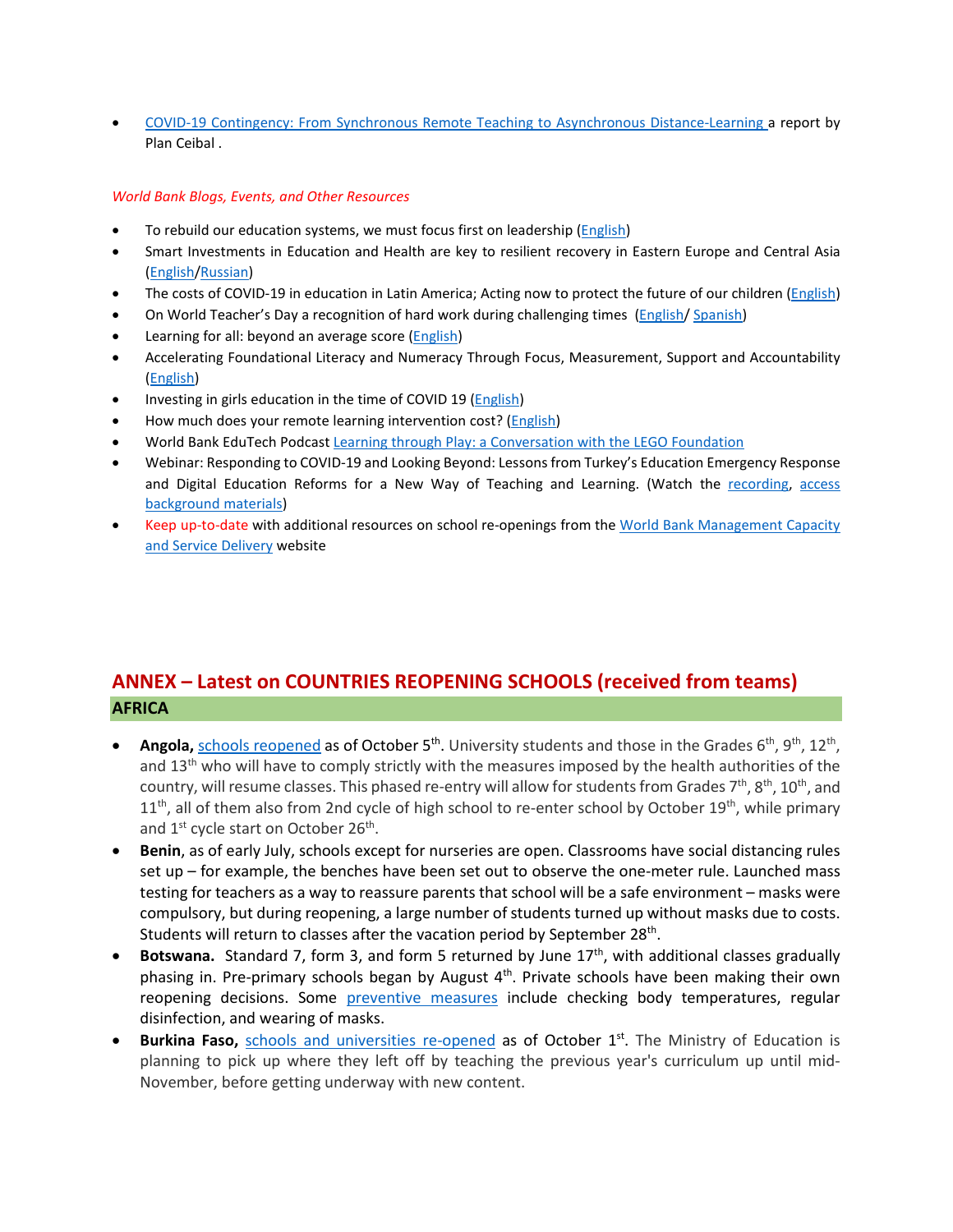- **Burundi,** schools continued to operate through the pandemic. President Pierre Nkurunziza is [thought](https://www.ft.com/content/a232c62b-ded1-4dd4-8ca7-a5bb5214987f)  [to be](https://www.ft.com/content/a232c62b-ded1-4dd4-8ca7-a5bb5214987f) the first head of state to die due to side effects of COVID-19. Students returned to school by September 7<sup>th</sup> after the vacations period.
- **Cameroon,** schools and universities reopened by June 1<sup>st</sup>. Some of the [measures](https://www.voanews.com/africa/cameroon-opens-schools-amid-covid-19-spike) taken include: schools will be disinfected three times a week, schools without access to running water will be provided with it, making hand sanitizers and hand washing buckets available, having no more than 24 students per classroom, and only one student seated per bench instead of the usual four. According to Communication Minister Rene Emmanuel Sadi, [higher education institutions will also open](https://africa.cgtn.com/2020/10/05/schools-reopen-in-cameroon-after-seven-months-of-closure/) in the country on October 15<sup>th</sup>.
- **Cote d'Ivoire.** Primary, secondary, and universities reopened as of May 25<sup>th</sup>. [Measures](https://www.reuters.com/article/us-health-coronavirus-ivorycoast-educati/ivory-coast-children-head-back-to-school-after-virus-shutdown-idUSKBN2311FC) include washing hands before and after classes. Classes are equipped with hand sanitizer gel. Students returned to classes by September  $14<sup>th</sup>$ , after the vacations period.
- **Democratic Republic of Congo.** Schools [reopened on October 8th.](https://www.aa.com.tr/en/africa/schools-reopen-in-dr-congo-amid-covid-19/1937210) The resumption of schools was initially scheduled for August  $3<sup>rd</sup>$ , but it was postponed due to "technical and administrative reasons," according to Willy Bakonga, the education minister.
- **Ethiopia**. The government is preparing t[o reopen schools](https://allafrica.com/stories/202009300268.html) by November10<sup>th</sup>. The Ministry of Education [has issued guidelines](https://allafrica.com/stories/202009100812.html) to limit number of students per classroom
- **Equatorial Guinea.** The Government decided on June 15th to ease emergency measures in force since March. This includes the [reopening of schools](https://www.africanews.com/2020/06/17/legal-alert-understanding-the-dos-and-donts-of-equatorial-guineas-deconfinement-measures/) for exams as long as they can comply with protective measures such as the use of masks, social distancing, hand washing practices, among others. After a period of vacation, the government authorized the opening of schools from September  $1<sup>st</sup>$  with a capacity of 50% students per class.
- **Ghana** implemented a phased, selective reopening: June 15<sup>th</sup> Final year tertiary students returned to classes; June 22<sup>nd</sup> – Final year senior secondary reopened; June 29<sup>th</sup> – Final year junior high school reopened; all other students will be home till further notice. After a period of vacations exam classes have [reopened on October](http://www.xinhuanet.com/english/2020-10/05/c_139420540.htm) 5<sup>th</sup>.
- **Guinea**, schools **reopened** on June 29<sup>th</sup>, starting with exam classes. Currently students are on vacation.
- **Kenya**, authorities have reversed their policies and have [moved ahead with school reopening.](https://www.unicef.org/kenya/press-releases/UNICEF-welcomes-schools-reopening-in-Kenya) Students in grades four, eight and 12 have returned to classes on October 12<sup>th</sup>.
- Liberia. Schools reopened June 22<sup>nd</sup> for [last year of senior secondary](https://allafrica.com/stories/202007170728.html) students who are expected to sit exams this year.
- **Madagascar** has reopened schools for [some grades](https://reliefweb.int/sites/reliefweb.int/files/resources/UNICEF%20Madagascar%20COVID-19%20Situation%20Report%20for%207%20July%202020.pdf) (final year of high school, grade three, and grade seven). Attendance of pupils appears to be low. On July  $6<sup>th</sup>$  a lockdown was reinstated in the central region and schools had to [close again.](https://www.cnn.com/2020/07/06/africa/madagascar-lockdown-coronavirus-intl/index.html) They are now gradually reopening in some [regions.](https://reliefweb.int/report/madagascar/madagascar-country-office-covid-19-response-13-august-2020) After vacation, schools are partially reopened as of September  $1<sup>st</sup>$  for examinations classes.
- Malawi. Many schools in Malawi have [reopened to prepare students](https://www.bignewsnetwork.com/news/266346433/feature-malawian-students-back-to-school-under-strict-covid-19-measures) for their final national examinations of the year[. Younger grades](https://www.aa.com.tr/en/africa/covid-19-malawi-to-reopen-schools-sept-7/1955757) will only reopen later on in October.
- **Mozambique** started to [gradually reopen by the end of August,](https://blogs.worldbank.org/water/times-covid-19-future-education-depends-provision-water-sanitation-and-hygiene-services) with total of 627 secondary schools and 19 teacher training institutes selected for the first phase of reopening, bringing back to school about [82,000 pupils,](http://www.mined.gov.mz/STATS/Pages/3Marco.aspx) of which 24,000 girls. However only one in four of these schools had access to the basic services required for adequate hygiene practices.
- Namibia: [Schools in most parts of the country](https://www.aa.com.tr/en/africa/schools-reopen-in-namibia-after-months/1965648) reopened on 7<sup>th</sup> September after months of closure. Classes are being held maintaining social distancing rules.
- **Nigeria:** School[s reopened in Nigeria after six months](https://www.voanews.com/africa/nigeria-government-calls-reopening-schools-after-6-month-covid-lockdown) of being closed. Nigeria's Ministry of Education says despite measures put in place to help students cope with the suspension of classes, poorer students have been more affected because of their inability to afford remote learning.
- **Niger, public schools reopened by June 1st. Currently on vacation.**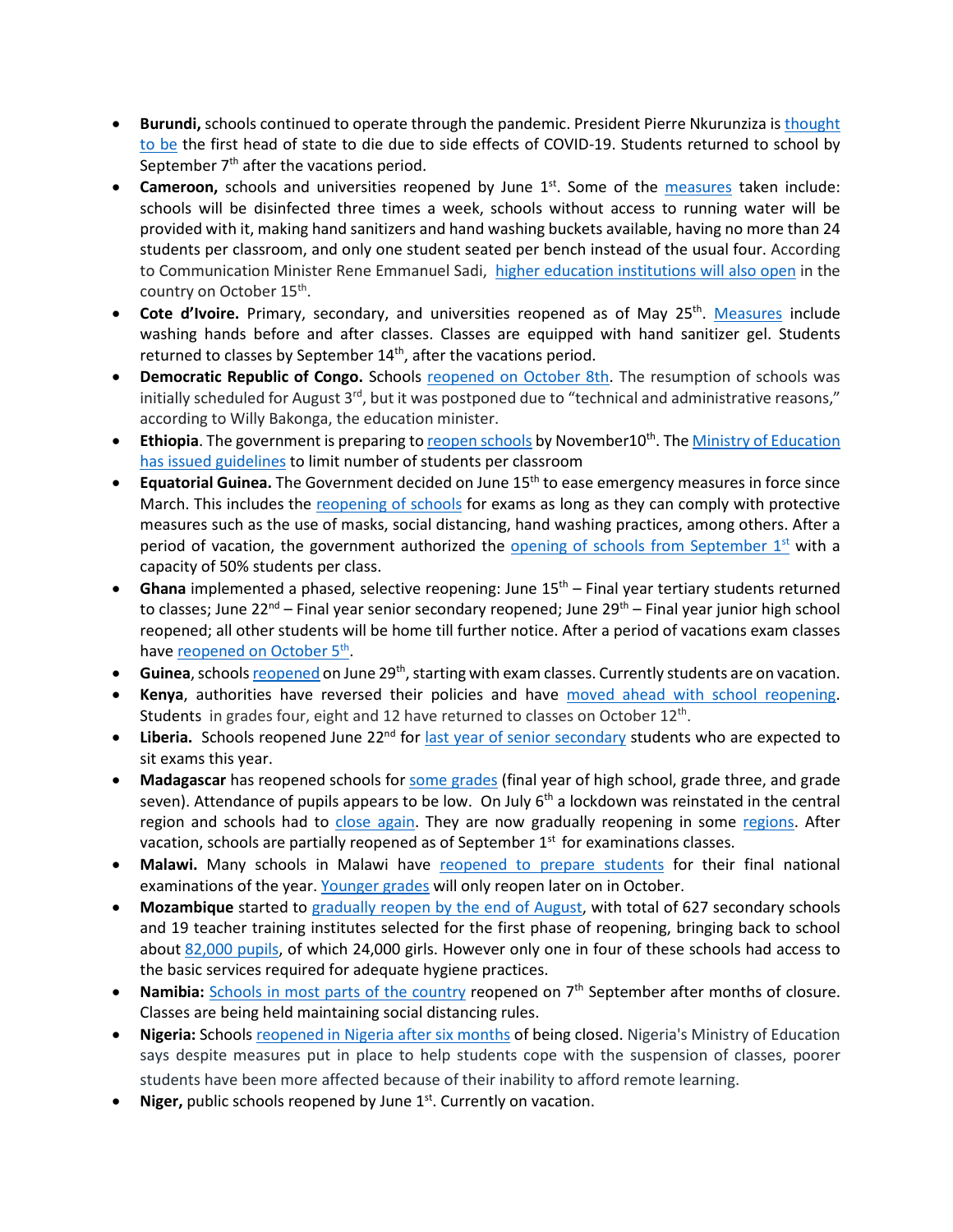- **Rwanda:** Many [Universities in Rwanda reopen](https://www.aa.com.tr/en/africa/schools-reopen-in-kenya-rwanda-dr-congo/2003919) after seven months of closure. The reopening of schools in Rwanda followed an assessment done in September by the Education Ministry in partnership with the Higher Education Council which inspected 29 universities and other higher education institutions to ascertain their readiness. [The reopening of secondary and primary schools](https://www.aa.com.tr/en/africa/schools-reopen-in-kenya-rwanda-dr-congo/2003919) is expected in November.
- **Sierra Leone.** School reopening Task Force established and working on different elements. Schools reopened July  $1<sup>st</sup>$  for those sitting for [standard exams.](http://slconcordtimes.com/opinion-20/) A set of guidelines has been prepared and students returned to classes by September 15<sup>th</sup> for preprimary and by October 15<sup>th</sup> for primary schools, JSS, and SSS. The Ministry of Basic and Senior Secondary Education of Sierra Leone also announced that they will support accelerated learning activities using the new basic curriculum and that Radio Teaching program will be expanded.
- **South Africa** delayed planne[d reopening of schools](https://medicalxpress.com/news/2020-07-south-africa-phase-reopening-schools.html) after a spike in infections, but then reopened June  $8<sup>th</sup>$  using a phased reopening. Despite the number of COVID-19 cases growing sharply, by July 6, grades 6 and 11 returned to classes as part of the second stage of reopening. Due to the increase in COVID19 cases, the president of South Africa declared tha[t schools were closing](https://www.voanews.com/covid-19-pandemic/south-africa-schools-close-4-weeks-curb-coronavirus) for four weeks, except for grade 12 which will have a one week break. By late August [children returned](https://www.aa.com.tr/en/africa/south-africa-teachers-voice-concern-as-schools-reopen/1952118) to schools after the precautionary break, teachers unions expressed their concern on being underprepared to ensure safety.
- **South Sudan** will start a [phased reopening](https://reliefweb.int/report/south-sudan/unicef-and-unesco-welcome-decision-reopen-schools-south-sudan) with candidate classes, Primary 8 and Senior 4, returning by first week of October 2020. Phase 2, including the rest of grades, will coincide with the start of the academic year in February 2021.
- **Sudan** The government [has initiated plans to reopen schools](https://en.unesco.org/news/unicef-and-unesco-welcome-decision-reopen-schools-south-sudan) in October. The reopening will happen in phases. Phase 1 includes the candidate classes, Primary 8 and Senior 4, and will start the first week of October 2020. Phase 2 includes all schools and grades and will coincide with the start of the academic year in February 2021.
- **Tanzania** [reopened schools](https://africa.cgtn.com/2020/06/29/tanzanian-schools-reopen-with-strict-health-guidelines/) on June 22<sup>nd</sup>, with kindergartens, primary, and secondary schools resuming activities, with many parents concerned about the safety of learning environment in the context of increased infection cases. Schools reopened after the August break by September  $1<sup>st</sup>$ .
- **Togo,** by June 15<sup>th</sup> final year pupils of primary and junior high schools; second and third-year students of senior high schools [returned to classes.](https://www.togofirst.com/en/education/1306-5718-schools-reopen-on-june-15-2020)
- **Zambia.** Students of examination classe[s returned to school](http://www.xinhuanet.com/english/2020-06/01/c_139105832.htm) by June 1<sup>st</sup>. Ministry of General Education has released guidelines on measures for safe school reopening as well as responsibilities of teachers/staff/administrators: smaller class size to the extent possible, observing physical distancing measures, having staff and students wearing masks, and maintaining a stock of masks to support vulnerable learners, compressing the curriculum, etc.
- **Zimbabwe.** Examination classes (grade7, form 4, upper sixth) will return to classes on September 28<sup>th</sup>, followed in October 26<sup>th</sup> by next year's examination classes -- Grade 6, Form 3 and Lower Sixth or Form 5. Classes will be smaller (with no more than 30 students per classroom) and social distancing rules.

# **Eastern and Central Europe**

- **Albania,** schools reopened by May 18<sup>th</sup> for students in the last year of upper secondary. School reopening is under strict hygiene and social distance measures. Despite an increase in cases students [returned to schools](https://balkaninsight.com/2020/08/20/albania-to-open-schools-in-september-despite-covid-19-risks/) by September 14 for the new school year.
- Armenia. Pre- schools are open since May 18<sup>th</sup>, with [measures](https://en.armradio.am/2020/05/20/kindergartens-in-yerevan-reopen-after-a-two-month-lockdown/) such as temperature checks, shoes disinfection, and spending most of the school day outdoors. Students [returned to classes](https://jam-news.net/armenian-schools-will-open-epidemiologists-warn-authorities-rush/) by September 15<sup>th</sup>.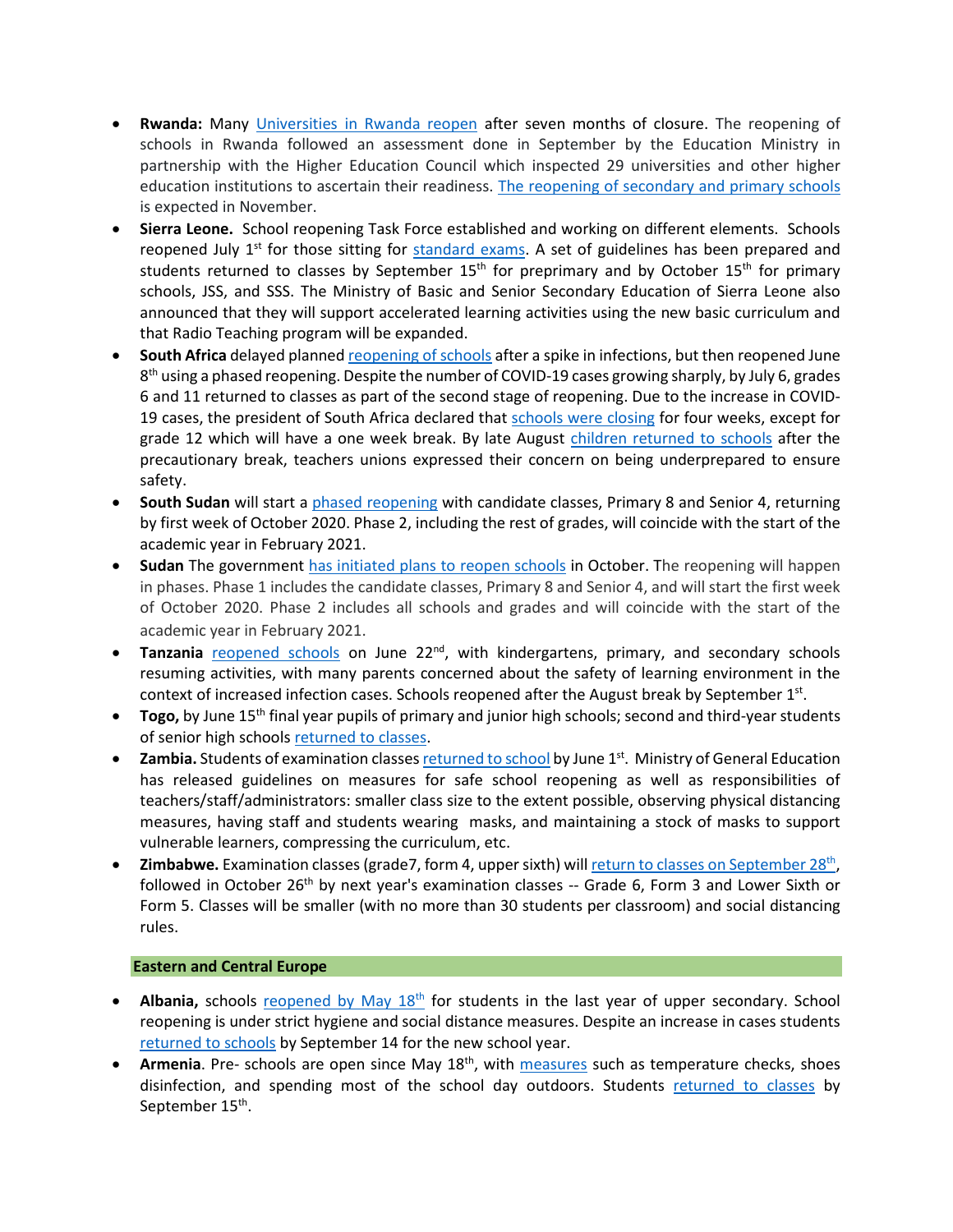- Austria. Began returning students May 4<sup>th</sup>, with Grade 12 students who came back to school to prepare for final exam ("Matura") two weeks later; (ii) May 18<sup>th</sup>: School reopened for primary schools, lower secondary, and special needs schools; (iii) June  $3^{rd}$ : School opening for upper secondary and TVET schools. Schools reopened for the new school year by September 7 introducing a [traffic light](https://www.vindobona.org/article/austria-introduces-traffic-light-system-as-schools-are-reopening)  [system](https://www.vindobona.org/article/austria-introduces-traffic-light-system-as-schools-are-reopening) to properly react if an increase in cases occurs.
- **Belarus, schools reopened by September 1st.**
- **Belgium.** From May 18<sup>th</sup>, selected grades of [primary and secondary schools restarte](https://www.politico.eu/article/belgium-lifts-its-lockdown-what-is-allowed-and-when/)d classes under strict social distancing rules. Some [measures](https://www.voanews.com/student-union/students-belgium-return-school-after-2-month-covid-break) taken include students and teachers wearing masks, washing hands when entering schools. All schools will reopen for the [new school year](https://www.politico.eu/article/coronavirus-all-belgian-schools-to-reopen-on-september-1/) starting on September 1<sup>st</sup>.
- **Bulgaria**. Reopened in the fall September 14<sup>th</sup>.
- **Croatia**. Classes resumed in May and students are currently on summer holiday. The Ministry conducted a survey of teachers and parents on effectiveness of remote learning, indicating the results will be used to improve on the remote learning to be offered in the start of the school year. Results of the survey have been released and are highlighte[d here.](https://www.croatiaweek.com/school-heads-and-teachers-in-croatia-satisfied-with-online-classes/) School reopened by September 7<sup>th</sup>.
- Cyprus, high school students started to [return to schools](https://www.weforum.org/agenda/2020/05/schools-education-lockdowns-coronavirus-covid19/) by May 11<sup>th</sup> and the school year finished by late June. The next academic year is started by September 1st.
- **Denmark**. Staggered its reopening starting back in April, being one of the first countries to return kids to the classroom, under strict social distancing guidance. The new school year started by August 10.
- **Estonia,** May 15<sup>th</sup>: schools and educational institutions [resumed](https://ee.usembassy.gov/2020-05-08-5/%20https:/www.hm.ee/en/news/estonia-offers-its-digital-education-solutions-free-support-other-countries) in-person learning for up to 10 students per contact group. Tallinn public schools will limit contact groups to a maximum of five students. The government's coronavirus scientific council [supports the reopening of schools,](https://news.err.ee/1126830/coronavirus-scientific-council-supports-reopening-schools-on-september-1) students returned to school with a blended system by September  $1<sup>st</sup>$ .
- **Finland,** [reopened](https://www.reuters.com/article/us-health-coronavirus-finland/coronavirus-infections-slow-down-in-finland-despite-schools-opening-idUSKBN23B19K) schools by mid-May. After vacations, students returned to classes by August 13th.
- **France**. After the summer break, students returned to classes by September 1<sup>st</sup> with the use of masks being compulsory indoors for staff and students over the age of 11.
- Germany. Reopened May 6<sup>th</sup>. The school year starts at different times in the 16 states, yet they all agreed in July that children will return to schools once the summer holidays are over. By August  $10^{th}$ schools reopened. The new package of measures designed by late August due to an increase in infections supports th[e safe reopening of schools](https://www.wsj.com/articles/germany-hits-pause-on-reopening-amid-rising-covid-19-infections-11598545067) for the new academic year.
- **Greece**. Student[s returned](https://www.brookings.edu/blog/order-from-chaos/2020/06/02/how-greece-can-reopen-without-ruining-its-coronavirus-containment-success/) May 4th, but are following guidelines, for example, stay at least two meters (6.56 feet) apart. Students and teachers are required to wear masks whe[n schools reopen for the new](https://www.reuters.com/article/us-health-coronavirus-greece-masks/greece-tells-students-to-wear-masks-when-schools-reopen-sept-7-idUSKBN25K1M8)  [school year](https://www.reuters.com/article/us-health-coronavirus-greece-masks/greece-tells-students-to-wear-masks-when-schools-reopen-sept-7-idUSKBN25K1M8) by September  $7<sup>th</sup>$ . The start of the school year was delayed and students returned by September 14<sup>th</sup>.
- **Hungary**, Schools will keep up digital education methods for the remainder of the term, but are allowed to [organize consultations for individual students or small groups](https://hungarytoday.hu/hungary-schools-open-coronavirus/) from June 2<sup>nd</sup>. The new [school year](https://dailynewshungary.com/hungarian-schools-to-start-in-classrooms-on-sept-1/) started by September 1st.
- **Iceland,** by June 15<sup>th</sup> all schools were open, applying social distance and hygiene [measures.](https://www.icelandreview.com/ask-ir/whats-the-status-of-covid-19-in-iceland/) Schools reopened by late August after the vacations period.
- **Italy.** Children returned to classes by September 14<sup>th</sup> with students seated 1m apart and class sizes becoming smaller.
- **Kazakhstan.** Schools have started to reopen by September 1<sup>st</sup> (See Annex1).
- **Kosovo:** [Schools reopened](https://gandhara.rferl.org/a/back-to-school-amid-the-covid-19-pandemic/30840488.html#:%7E:text=Schools%20are%20reopening%20for%20the,the%20spread%20of%20the%20coronavirus.&text=Kosovar%20schools%20reopened%20on%20September,the%20COVID%2D19%20crisis%20began.) September 14th.
- **Lithuania,** reopened schools for primary school students by May 25<sup>th</sup>, other grades joined by early June. After summer break, schools reopened by September  $1<sup>st</sup>$ .
- **Luxembourg**. Schools have [gradually been reopening](https://lu.usembassy.gov/covid-19-information/) since May 4<sup>th</sup>, with students in their final year of secondary school returning first. After summer break students returned by September 15<sup>th</sup>.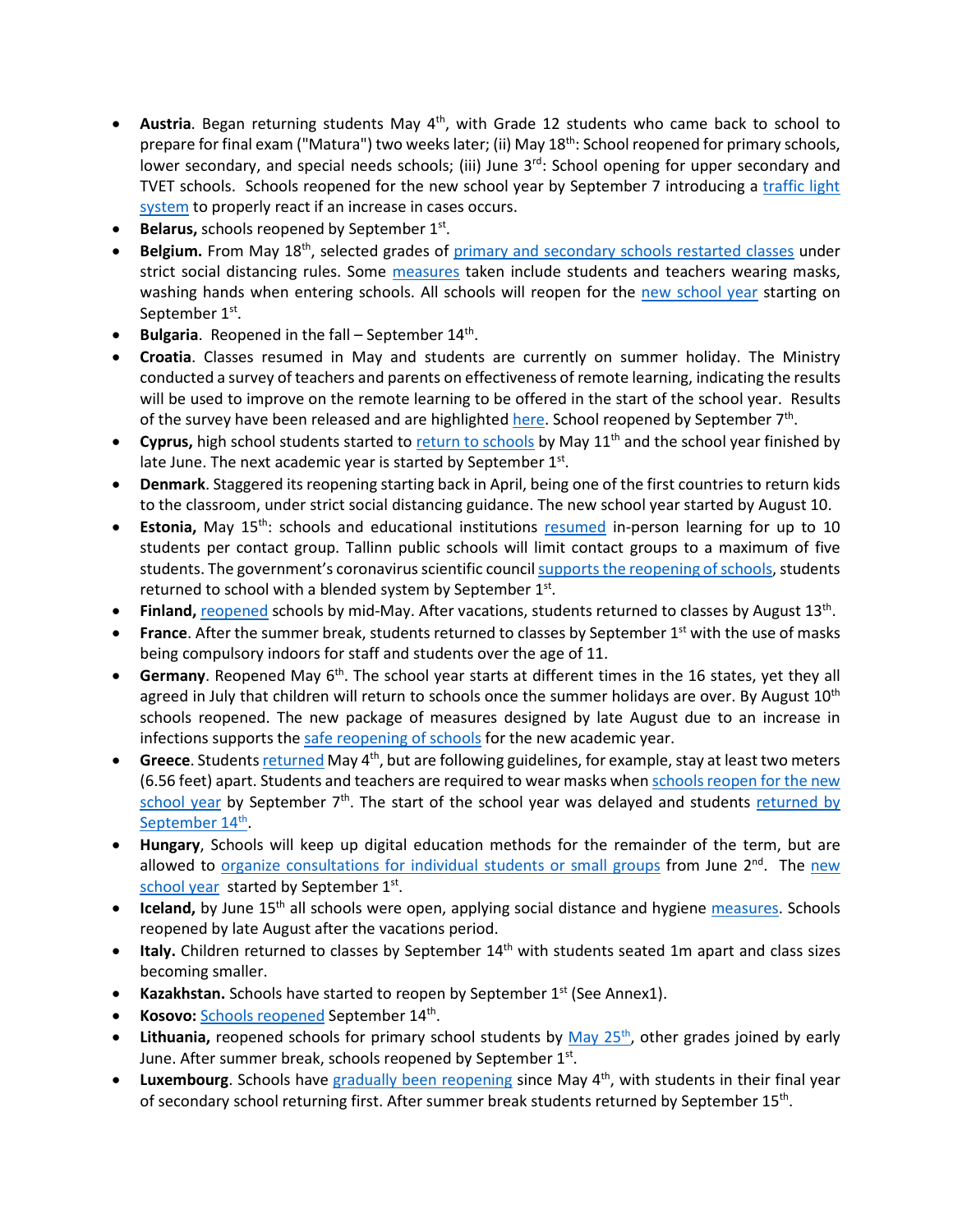- **Netherlands**. Students returned to schools after the summer break by August 17<sup>th</sup> but they may be [exempted](https://www.government.nl/topics/coronavirus-covid-19/questions-about-coronavirus-and-the-education-sector) if they or if someone they live with falls into a high risk category.
- **Norway**. Kindergartens were opened on April 20<sup>th</sup> and its primary schools on April 27<sup>th</sup>, starting with grade 1-4. Universities, colleges and vocational schools reopened from April 27<sup>th</sup> for some students and employees. All students were returned to school before the summer holidays. Students returned to classes by August  $17<sup>th</sup>$ .
- **Poland,** schools [reopened](https://www.bbc.com/news/world-europe-52796699) by the end of May, then closed for summer and reopened by September  $1<sup>st</sup>$  with adjusted regulations including allowing principals the  $\overline{t}$  [to suspend classes](https://www.gov.pl/web/edukacja/bezpieczny-powrot-do-szkol-dzialania-men-w-organizacji-roku-szkolnego-20202021-w-warunkach-epidemii) (by groups of for the whole school) if outbreaks of COVID were to occur in schools.
- **Portugal, school[s reopened](https://www.theportugalnews.com/news/restaurants-cafes-daycare-centres-and-schools-reopen-on-monday/54168) by mid-May and are reopened after the break by September 14th.**
- **Romania**. By June 2<sup>nd</sup> schools [reopened](https://www.cedefop.europa.eu/en/news-and-press/news/romania-responses-covid-19-outbreak) for learners in the last year of lower and upper secondary school to help prepare students for the national exams. The Ministry of Health has prepared sanitary guidelines for th[e new school year](https://www.romania-insider.com/health-ministry-safety-rules-schools) which started on September 14th.
- **Russian Federation, schools [reopened](https://www.themoscowtimes.com/2020/09/01/russian-schools-reopen-as-coronavirus-cases-climb-a71301) as of September 1st after summer holidays.**
- **Slovak Republic,** schools and kindergartens [opened](https://domov.sme.sk/c/22406854/koronavirus-slovensko-uvolnenie-dalsich-opatreni.html) by June 1<sup>st</sup>. Schools reopened by September 2<sup>nd</sup>.
- **Slovenia.** Children in the first three grades of primary school, final years secondary school, and kindergartens returned to classrooms on  $\frac{May 18^{th}}{18}$ . After the summer break, students returned by September 1<sup>st</sup>.
- **Spain.** On May 25th a phased reopening restarted and only last year students of secondary and postsecondary in territories under phase 2 and 3 of reopening resumed classes. The Ministry of Education has prepare[d guidelines](https://www.lamoncloa.gob.es/serviciosdeprensa/notasprensa/educacion/Documents/2020/230620-Guia-educacion.pdf) for students to returned to schools by September, measures will be adapted depending on the situation in each of Spain's 17 autonomous regions. By September  $8<sup>th</sup>$ , there has been a partial return to classes.
- **Switzerland.** May 11<sup>th</sup> for younger grades. Older children from their 10<sup>th</sup> year, as well as university students, returned on June  $8<sup>th</sup>$ . Students returned to classes after the summer break on August 17<sup>th</sup>.
- Ukraine, kindergartens [reopened](https://www.thenationalherald.com/coronavirus/arthro/schools_subways_open_in_ukraine_as_lockdown_lifted-347116/) by late May. Schools reopened on September 1<sup>st</sup> with the three modalities of operation: green are open with general hygiene and distancing precautions, yellow is when the incidence in the area is high thus some activities in schools are limited (physical training, etc.), red is when cases are in the school and all the school goes on distance learning for 2 weeks.
- **United Kingdom.** In **England,** secondary schools were allowed to reopen for years 10 and 12 since June 10<sup>th</sup>. Some nursery, pre-school, and reception year 1 and 6 started to go back by early June. In preparation for wide school reopening on September, th[e British Government has published its safety](https://www.bbc.com/news/education-53253722)  [plans](https://www.bbc.com/news/education-53253722) for England's (in-person) return to school - built on the principle of keeping classes or whole year groups apart in separate "bubbles" and the deployment of [a track, trace, and test program](https://www.bbc.com/news/uk-northern-ireland-53578636) being developed to limit the risk of transmission. In **Scotland**, schools have already reopened as well as some schools in **Northern Ireland**. **England** and **Wales** followed in September. There are [separate](https://www.bbc.com/news/education-51643556)  [guidelines](https://www.bbc.com/news/education-51643556) for each.
- **Uzbekistan**. A quarter of schools re-open September 14<sup>th</sup>. The remaining schools are set to open doors for students in the next two weeks (by October  $1<sup>st</sup>$ ). More than 2300 schools re-opened. There are about 10 thousand general education schools, 6.2 million students, and over 486 thousand teachers in Uzbekistan. Most schools are expected to restore traditional education (offline) by October  $1^{st}$ . At the same time, the decision to open the schools will be made on a case by case basis, based on the epidemiological situation in the region, rate of confirmed cases in teachers, readiness of the health care system, and local council's decision. Starting from September  $14<sup>th</sup>$ , TV lessons are broadcasted for schoolchildren in all subjects. Only parents can determine the format of education for their children, i.e. online vs. traditional. The school administration is prohibited from involving students in the traditional format of education or putting pressure on parents.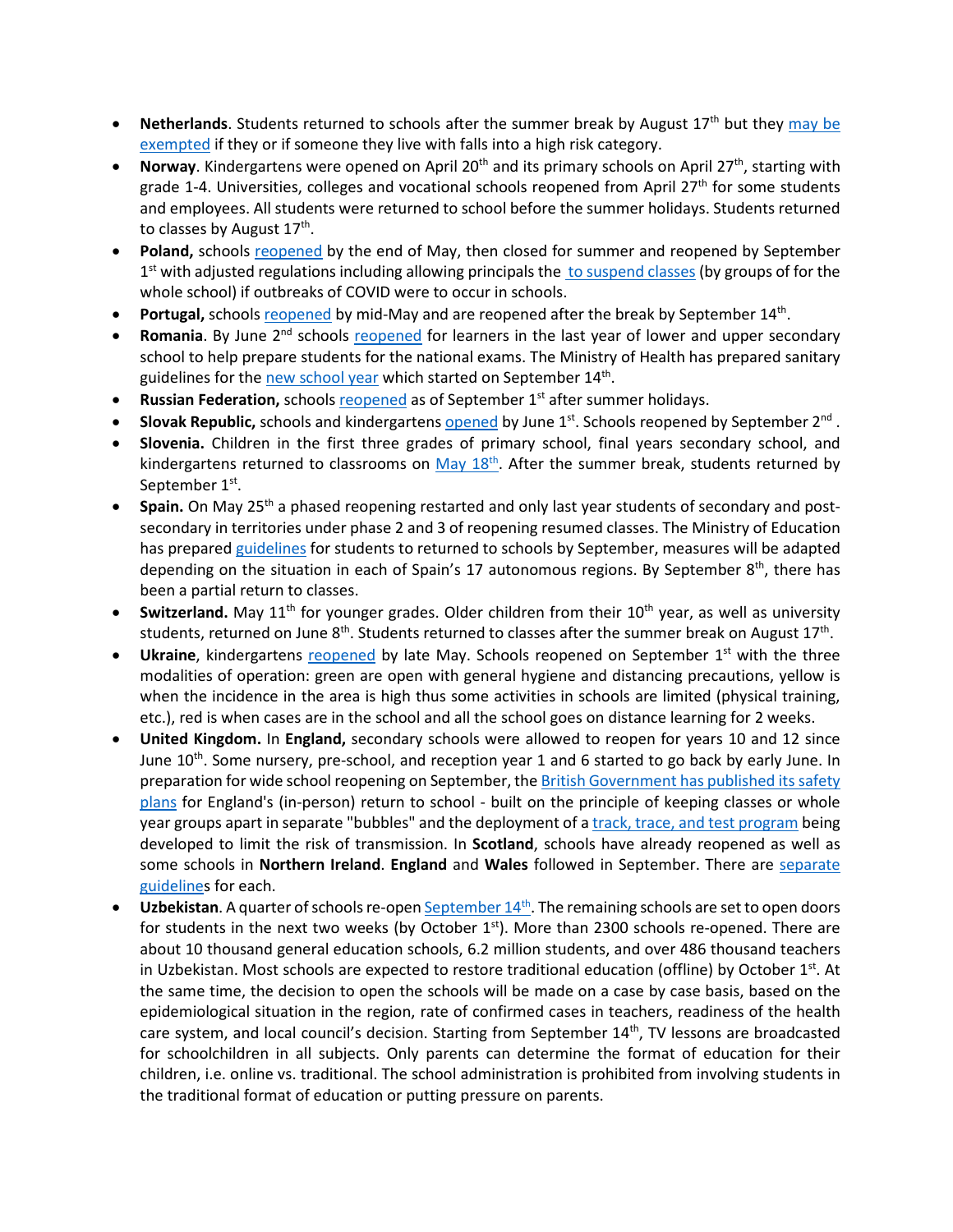## **East Asia and the Pacific**

- **Australia**. States have the authority to follow up different guidelines or protocols given that the education system is administered at state level. Throughout the pandemic, schools in most states have remained open to children of essential workers and vulnerable children. Between May (New South Wales, Queensland, Western Australia) and June (Tasmania, South Australia, Northern Territory, and ACT) most students [across states](https://www.theguardian.com/australia-news/2020/aug/26/australia-covid-19-lockdown-rules-coronavirus-restrictions-by-state-how-far-can-travel-interstate-border-social-distancing-nsw-victoria-vic-queensland-qld-wa-sa-act-how-many-people-over-house) returned to school. An exception is the [state of Victoria](https://www.education.vic.gov.au/about/department/Pages/coronavirus.aspx) where students returned to remote and flexible learning by August  $5<sup>th</sup>$ , although schools and early childhood education centers are only open for vulnerable children and children of permitted workers.
- **Brunei Darussalam**. Reopened school[s early June](https://thescoop.co/2020/05/21/brunei-partially-reopens-schools-on-june-2-as-coronavirus-concerns-ease/) for students who will take national examinations and extended by July 27<sup>th</sup>.
- **Cambodia**[: The second phase of reopening the schools](https://www.khmertimeskh.com/50761521/schools-across-cambodia-reopen/) allows only for grade nine and grade 12 students to attend school, and each classroom must adhere to strict health measures.
- **China**. Dates of reopening varied based on the date of last reported case of COVID in the province. Practice social distancing whenever possible with examples including (i) allowing students from certain grades, e.g. the graduating classes, to register earlier than others to avoid peak traffic and avoiding large scale gathering by canceling parent days, campus events, and large-scale teacher training (ii) managing the access of vendors, service providers, and visitors to campus. Seats have plastic dividers to ensure students are safely distanced from each other. Re-adjusting school calendar to make up for lost face-to-face instruction time. Routinely carry out simple health screening, monitor instances of high-risk symptoms and health related absence, and provide daily updates to local authorities. China also developed a contingency plan if/when an active case of COVID is found in classroom. Beijing had to [reclose schools](https://www.nytimes.com/2020/06/17/world/asia/coronavirus-beijing-china.html) due to a new COVID-19 outbreak. Schools are open by September 14<sup>th</sup>, after the vacations period.
- **Fiji**, early childhood centers, primary and secondary schools [reopened](https://www.fbcnews.com.fj/news/covid-19/decision-to-reopen-schools-not-rushed/) by July 6th.
- **Indonesia**. On June 16<sup>th</sup> the Education and Culture Ministry announced plans for a phased reopening [of schools](https://www.thejakartapost.com/news/2020/06/16/indonesia-to-allow-phased-reopening-of-schools-in-covid-19-green-zones-minister.html) located in low risk areas or "green zones". By July 20<sup>th</sup> students started to [return to classes](https://www.thejakartapost.com/news/2020/07/16/schools-could-become-new-clusters-of-covid-19-transmission-indonesian-red-cross.html) in "green zones" of the archipelago in accordance with local protocols.
- **Japan**. Dates of reopening vary but started in mid-April. Classrooms are ventilated and students are not allowed to gather in clusters. Washing of hands regularly throughout the day, especially before lunch. Checking of temperatures regularly. If an infection is confirmed, the infected individual and those who were in close contact are to be suspended, according to the guidelines. Temporary closure of classes or the entire school is also recommended. After vacations, students returned to classes by August 24<sup>th</sup>.
- **Lao PDR.** Schools have [partially opened](https://www.unicef.org/laos/stories/safely-back-school) for Grade 5, Grade 9 and Grade 12 as the government lifted the lockdown during mid-May. Opening the schools for Grade 1-4, 6-8 and 10-11 started on early June. After the break schools opened by September  $1<sup>st</sup>$ .
- **Mongolia**. Schools have reopened by September 1<sup>st</sup>.
- **Myanmar**: Over 50% [of high schoolsi](https://www.tribuneindia.com/news/schools/over-50-high-schools-reopen-in-myanmar-126011)n Myanmar have opened. Myanmar's academic year usually starts in June, but this year's term was delayed due to the outbreak of COVID-19 in the country.
- **Papua New Guinea** schools began gradually reopening in late April. The Department of Education provided [specific instructions](https://covid19.info.gov.pg/files/28042020/Secretary%20Circular%20Instruction%205%20of%202020.pdf.pdf) for schools, teachers, and all education authorities to take in prevention of COVID-19. Parents can keep their children home if they wish to do so, yet they must inform schools so that children can continue their remote learning. Some of the prevention measures include mandatory facemasks for students and teachers and hand sanitizers or hand basins with soaps for hand washing in every recess break. However, [implementation of measures appears challenging,](https://www.rnz.co.nz/international/pacific-news/416597/png-schools-adjust-to-new-normal) with lack of masks in some areas and abundance in others. Some parents have resorted to sow masks themselves.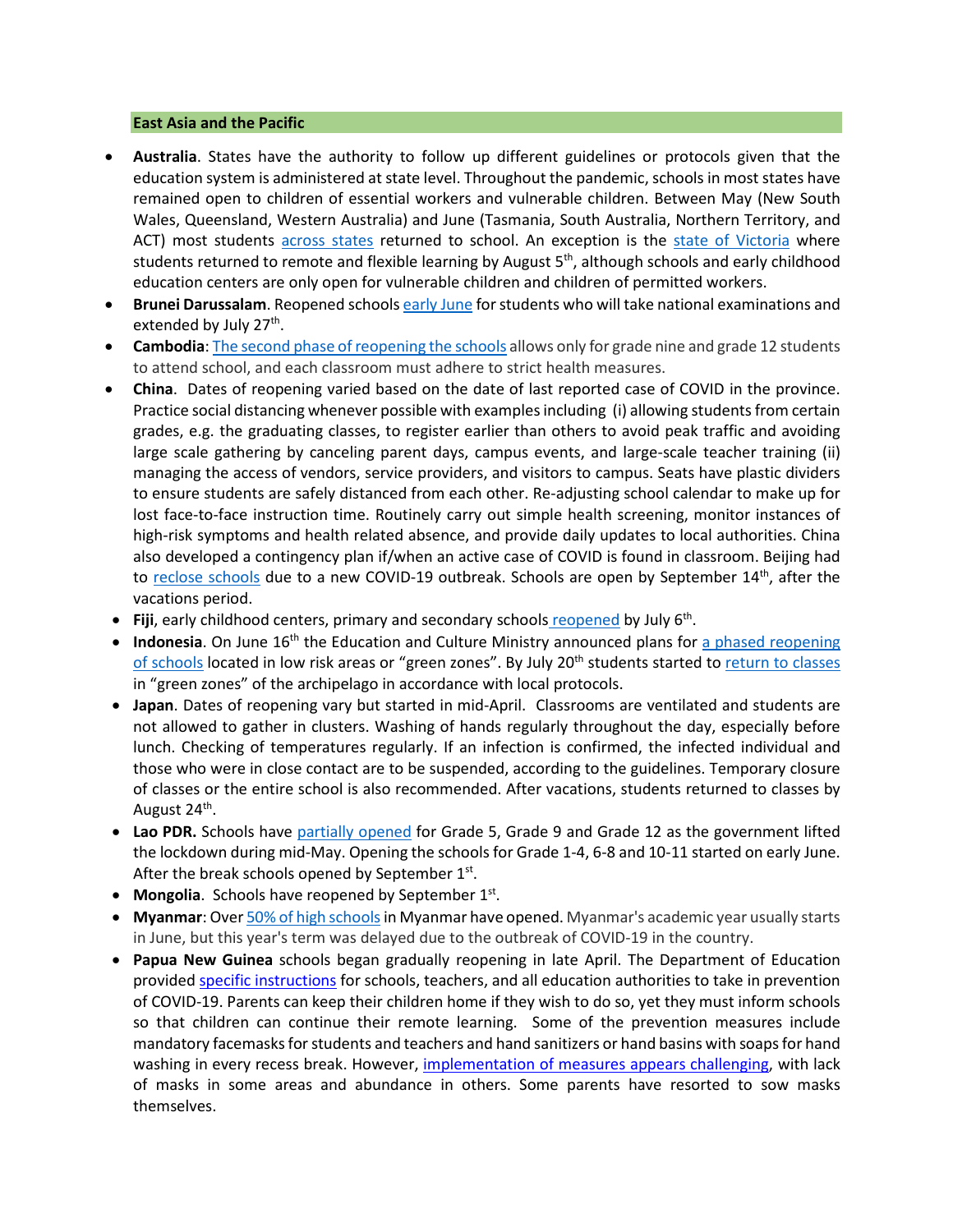- New Zealand, schools [reopened](https://www.theguardian.com/world/2020/may/11/ardern-announces-new-zealand-will-reopen-schools-offices-and-restaurants-this-week) by mid-May and have not reported closures since. Students returned to classes by late August after the break.
- **South Korea.** After delays, began the school year in April online, then moved to in-person learning, beginning with high school seniors, followed by middle school seniors, juniors, and elementary schools by May  $20<sup>th</sup>$ . Since then, some schools and districts have re-closed or gone on lockdown after increase in confirmed cases. This has helped curb the rise of transmissions. By August  $25<sup>th</sup>$ , schools and kindergartens in Seoul have [closed](https://www.bbc.com/news/world-asia-53901707) due to increase in cases and approximately 200 staff and students infected over the past two weeks.
- **Singapore.** Schools fully reopened b[y early June.](https://www.usnews.com/news/world/articles/2020-06-02/schools-reopen-as-singapore-eases-lockdown-restrictions) Measures include temperature checks, use of masks, strict hygiene, among others
- **Thailand:** [Schools reopen in Thailand](https://www.reuters.com/article/us-health-coronavirus-thailand-school/schools-reopen-across-thailand-with-temperature-checks-masks-idUSKBN24253A) with precautions in place to guard against the coronavirus, ranging from temperature checks to installing makeshift cubicles for social distancing in classrooms.
- **Tonga.** After reopening, school[s closed by end of June](https://www.theguardian.com/world/2020/jun/17/coronavirus-in-the-pacific-weekly-briefing) to test how students, teachers, and parents cope with at-home learning. The remote learnin[g school trial](https://matangitonga.to/2020/06/30/students-enjoy-home-school-trial) included using radio, TV, and internet.
- **Tuvalu** Schools reopened on April 27<sup>th</sup>. The country closed its borders early and implemented tight measures. As of end July, it remains one of the few COVID19-free countries.
- **Vietnam.** By mid-May, Vietnam had fully reopened all schools. The Ministry of Education and Training (MOET) developed a list of 16 priority responses for the basic education sector, and has sought support from development partners on implementation.<sup>[1](#page-8-0)</sup> These priorities relate to, for example, (1) the safe operation of schools to reduce virus transmission, including the availability of hygiene materials and part-time in-person classes for crowded classrooms; (2) bridging the learning gap related to school closures, including stronger distance education provision, curriculum streamlining, teacher training, and promoting awareness for parents, students, and others; and (3) protecting the most vulnerable, including raising caregivers' awareness on child nutrition needs, psychological support, and distance education materials in ethnic minority languages. After vacations, students returned to classes by September 1st.

## **Latin, Central and North America**

- **Anguilla**. By late May the Ministry and Department of Education informed that classes restarted with some limitations.
- **Antigua and Barbuda**. [Schools reopened](https://268today.com/local-news/schools-in-antigua-and-barbuda-will-reopen-on-september-7/#:%7E:text=Education%20Michael%20Browne.-,Schools%20in%20Antigua%20and%20Barbuda%20will%20reopen%20on%20September%207,7.) on September 7<sup>th</sup>. According to a press release from the MoE, teachers returned on August  $31<sup>st</sup>$  and then students followed the week after.
- **Argentina**. Three provinces have reopened schools in August, San Juan, Formosa and Catamarca, on a voluntary basis and under a strict sanitary protocol.
- **Bahamas**[. Starting October 5th,](http://www.thebahamasweekly.com/publish/bis-news-updates/Minister_of_Education_gives_update_on_reopening_of_schools66878.shtml) the MOE conducted a week of orientation throughout The Bahamas to familiarize all students and educators with how to access all facets of the new educational virtual paradigm. The orientation will be face-to-face, in a staggered fashion, convenient and accessible for all students.
- **Canada.** As of July 29th, all provinces had announced that most or all of their students will return to school in September. By September  $8<sup>th</sup>$  there has been a partial return to classes. In provinces such as British Columbia and Quebec, students will be divided into "learning groups" which will be the group students can interact with, which the government says will reduce the risk of transmission among students, while improving contact tracing in the event of an outbreak. Additional resources

<span id="page-8-0"></span><sup>1</sup> This information was extracted from the *Mitigating the impact of COVID-19 on learning and skill formation in Vietnam***,** prepared by the World Bank's Education Global Practice team for Vietnam. The larger document summarizes the Government's comprehensive Education Response to COVID19 and can be requested from the team (contact Dilip Parajuli (Sr. Education Economist) at dparajuli@worldbank.org).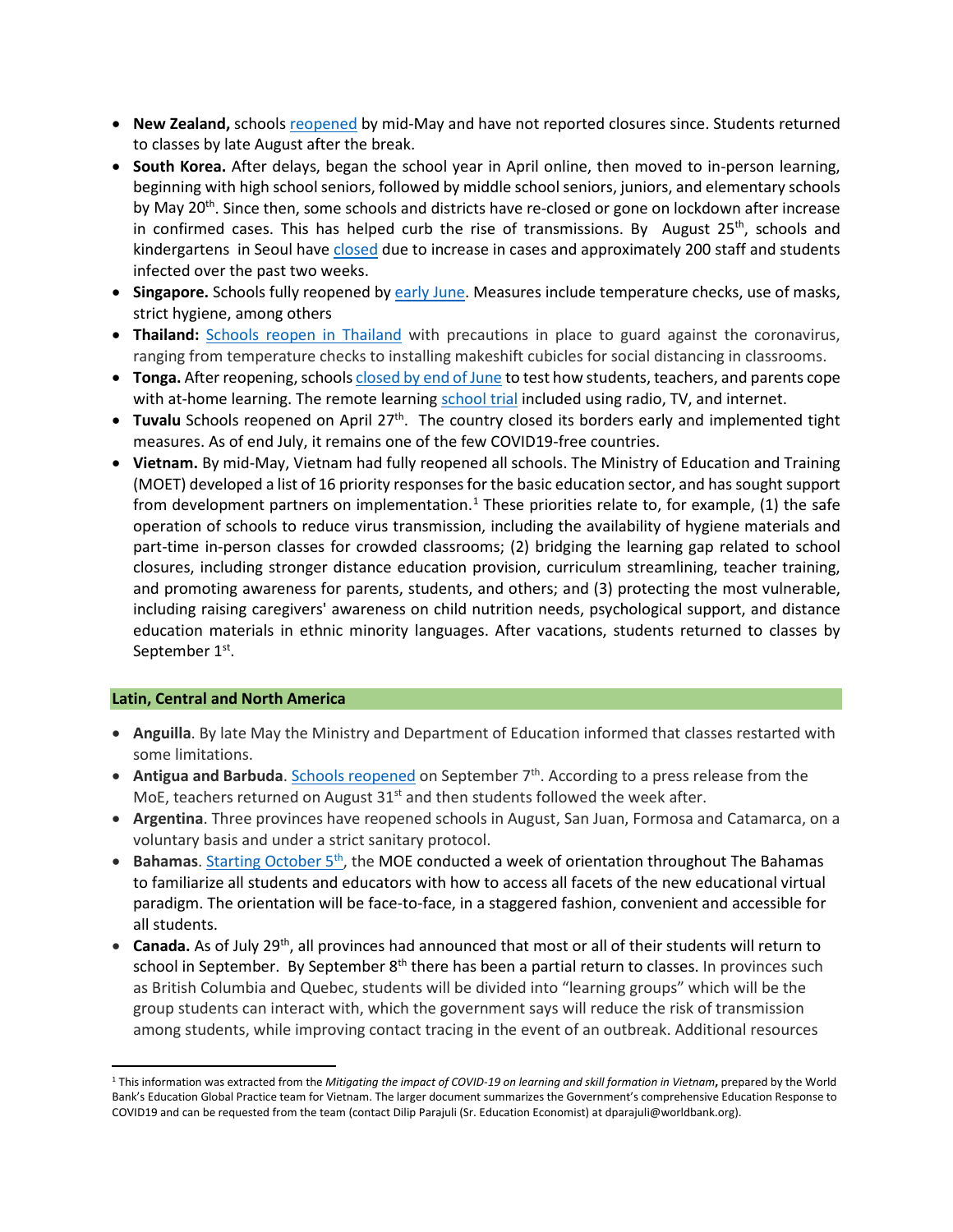have also been allocated at provincial level to help schools prepare for the upcoming school year, which will go towards increased cleaning expenses, hand-washing stations and additional supplies for students and teachers. For a summary of the back-to-school plans by province, clic[k here.](https://www.ctvnews.ca/who-heads-back-to-class-in-september-a-look-at-school-reopenings-by-province-1.5042739)

- [Mexico](https://listindiario.com/las-mundiales/2020/08/03/629094/mexico-comenzara-el-nuevo-curso-escolar-a-distancia-el-24-de-agosto) the new school year started this August 24<sup>th</sup> [using remote learning](https://www.infobae.com/america/mexico/2020/08/13/sep-este-es-el-calendario-escolar-oficial-para-educacion-basica/#:%7E:text=El%20ciclo%20escolar%202020%2D2021,sin%20clases%20por%20labores%20administrativas.) (television and radio) until the pandemic allows for students to return to school. The Secretary of Education has made agreements with television corporations so that they schedule the emission of educational content for 24 hours and seven days a week through six channels. For those who can't access televised content, radio content as well as textbook distribution will be put in place.
- **Nicaragua.** Schools and public universities started classes by April 20<sup>th</sup> after the regular holidays. The Government has allowed private schools to close. Attendance is low-medium in urban areas and higher in rural areas.
- **Panama** has started the school year this July 20<sup>th</sup> with an adapted curriculum to focus on essential learning and using distance learning to reach children in all grades, as well as children with disabilities. There is no known date for face to face learning to start.
- **Peru,** by July 1<sup>st</sup> [in-person teaching](https://pe.usembassy.gov/covid-19-information/) at primary and secondary schools began for some schools located in rural areas with limited means of communication, internet connectivity, and zero COVID-19 infections. In regions where there is limited access to internet[, TV lessons are being prioritized](https://www.nytimes.com/es/2020/08/17/espanol/educacion-television.html) to reach more students.
- **The United States**. On July 23<sup>rd</sup>, the Center for Disease, Control and Prevention issued a statement on school reopening and relevant guidelines. It also released th[e "Plan, Prepare, and Respond"](https://www.cdc.gov/coronavirus/2019-ncov/community/schools-childcare/index.html) guidelines targeting administrators, caregivers, and parents about safety in schooling. States and school districts are opening online, in-person, or in a blended way, a state by state list on the status of reopening can be found [here.](https://www.today.com/parents/when-will-school-open-here-s-state-state-list-t179718)
- **Uruguay** [began the return to classes](https://cnnespanol.cnn.com/video/escuelas-uruguay-normalidad-apertura-clases-adaptacion-perspectivas-buenos-aires-pkg-dario-klein/) in some rural areas by late April and moved in phases. By June  $29<sup>th</sup>$ . Uruguay reached a [full reopening](https://www.infobae.com/america/america-latina/2020/06/29/uruguay-completa-la-reapertura-de-las-escuelas-256-mil-alumnos-vuelven-a-clase-en-montevideo/) of schools with 256 thousand students coming back to classes in Montevideo. Some of th[e main characteristics](https://www.bbc.com/mundo/noticias-america-latina-53579960) of the gradual reopening so far are mandatory testing of school staff and teachers, blended learning, allowing teachers and staff who are at high risk (over 65 years old or with pre-existing conditions) to remain home. After vacations, students returned to classes by September  $1^{st}$ . School attendance though is about 60%.

## **Middle East and North Africa**

- In **Algeria,** schools remain closed for the summer holidays. Schools opened in October 21<sup>st</sup> for primary education students, and will open in November for middle and high school students. In many establishments, pupils will only attend class every other day, or even only half a day to avoid overcrowded classrooms.
- **Egypt.** Egypt's Ministry of Educatio[n announced a new precautionary plan](https://english.aawsat.com/home/article/2546856/egypt-announces-covid-19-plan-reopen-schools) to combat the coronavirus, two weeks before the beginning of the school year, including measures and guidelines to be followed in educational institutions.

## **South Asia**

- **Afghanistan**. In line with the move, private school[s were allowed to commence](https://www.aa.com.tr/en/asia-pacific/afghanistan-cautiously-begins-reopening-schools/1950178) all classes. However, the public sector schools were only allowed to resume higher classes for 11th and 12th-grade students.
- **Bhutan.** The government of Bhutan [announced that the schooling](http://www.xinhuanet.com/english/2020-09/11/c_139361780.htm) for students of classes X and XII will resume from September  $14<sup>th</sup>$ . From September  $21<sup>st</sup>$ , students of grades 9 and 11 will return to campus.